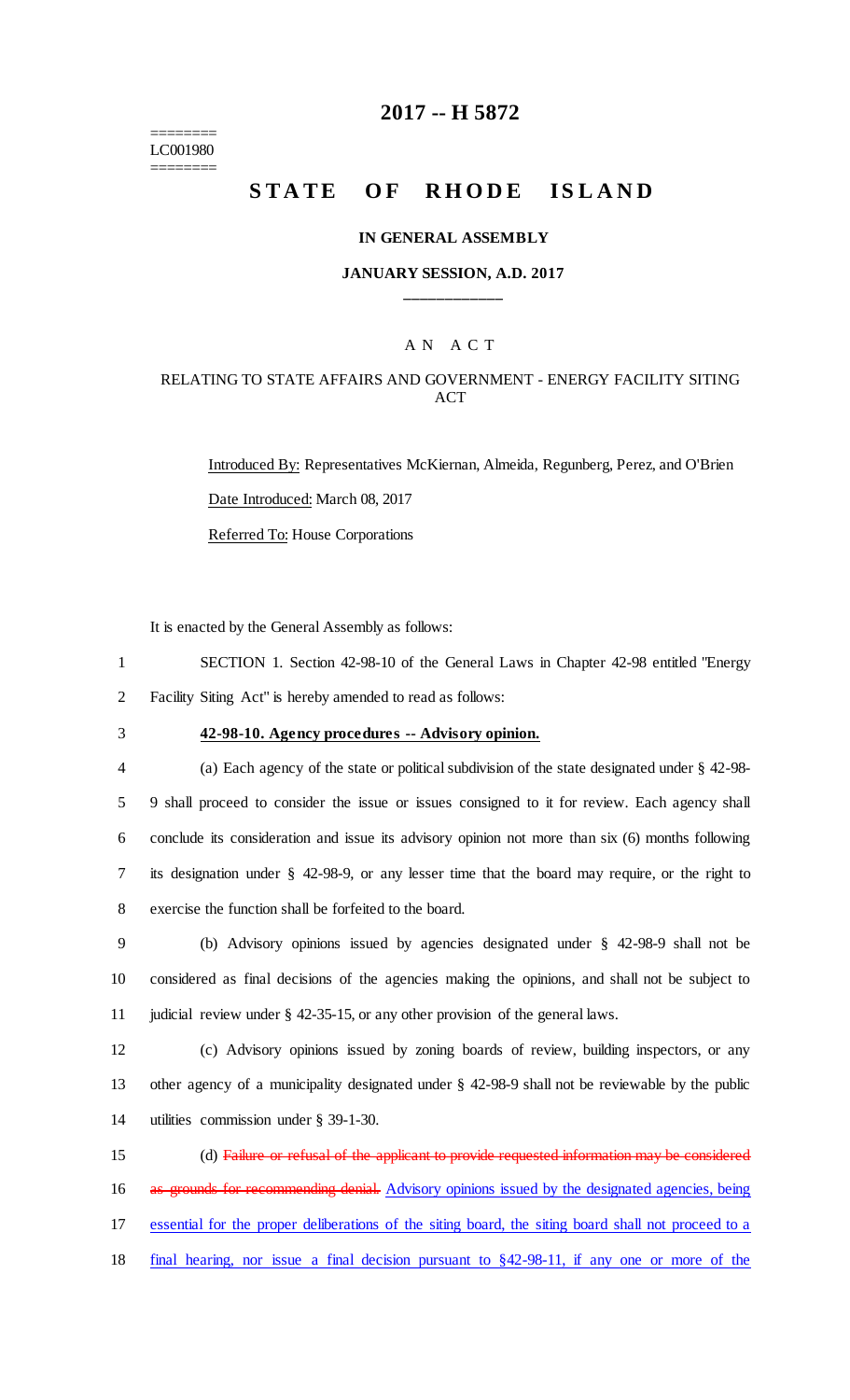- 1 designated agencies inform the siting board, in writing, that they are unable to form such an
- 2 advisory opinion on account of lack of cooperation or information from the applicant.
- 3 (e) At the request of the siting board, the director of environmental management and the
- 4 coastal resources management council shall give priority to the review of permits for energy

5 facilities.

6 SECTION 2. This act shall take effect upon passage.

#### ======== LC001980 ========